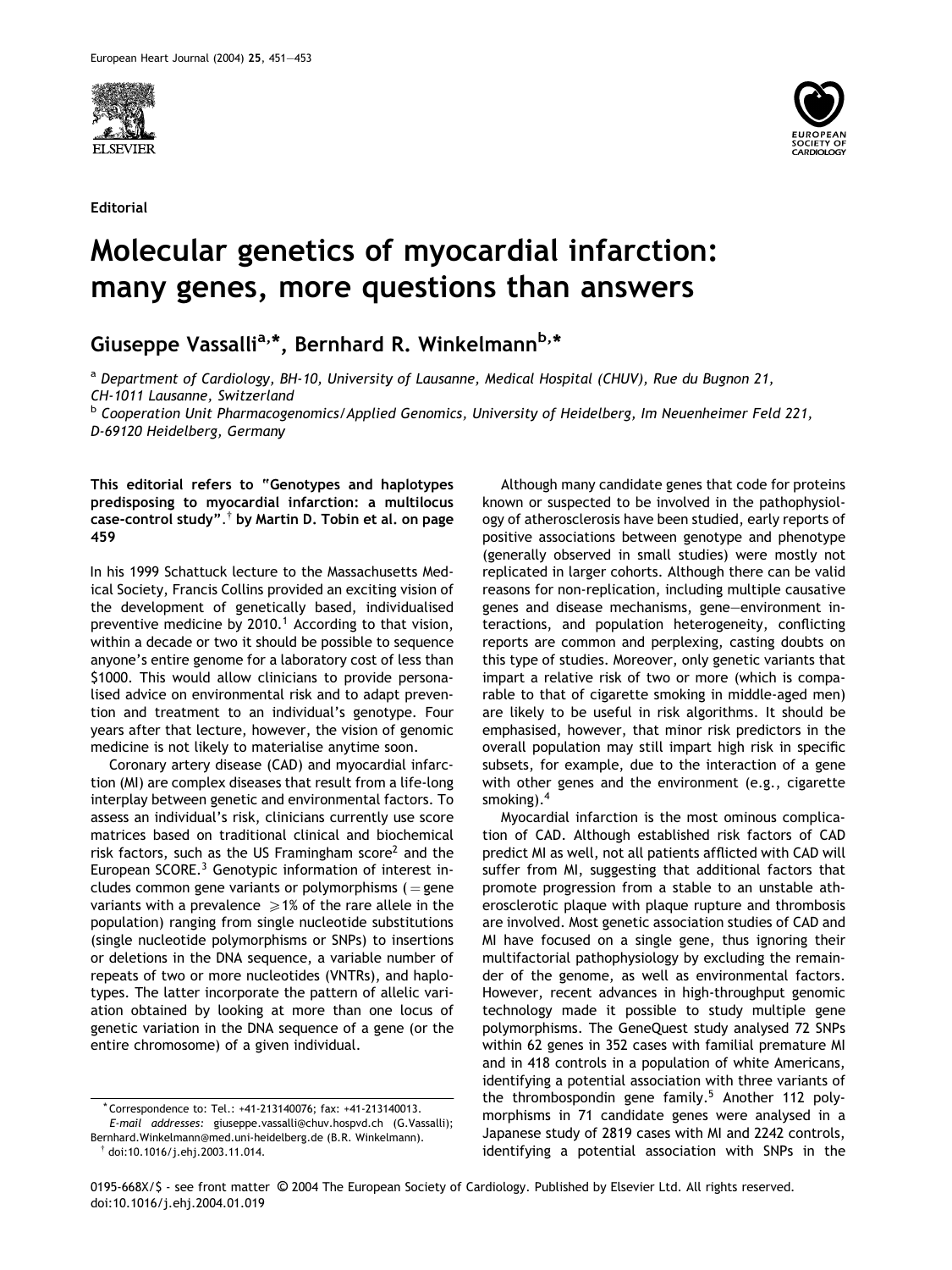connexin 37 and the plasminogen-activator inhibitor type 1 (PAI-1) genes.<sup>6</sup> Finally, in this month's Journal, Tobin and coworkers genotyped 58 SNPs in 35 genes and estimated haplotypes at 14 loci encompassing 16 genes in 549 MI patients and 505 control subjects.<sup>7</sup> Two positive findings for SNPs (the *a*-adducin 460trp variant and the CETP  $-629A$  variant) and two for the haplotypes (in the paraoxonase and apolipoprotein C genes) were reported. Correction for multiple testing was not performed in this study. While we wait for such findings to be replicated in future studies, important methodological questions can be addressed now.

First, despite large epidemiological studies, the true prevalence of MI remains unknown. Recently, the European and American Societies of Cardiology redefined the laboratory definition for MI, which now includes plasma troponin levels. Although this definition will pick up smaller MIs, clinically silent MIs are frequent in advanced CAD and it is only the tip of the iceberg that we realise clinically. Thus, in case-control studies of MI, we should keep in mind that cases refer to a phenotype (i.e., clinically diagnosed MI) that only reflects a subset of all MIs. Consequently, identification of appropriate controls remains a critical issue.<sup>8</sup> Tobin and coworkers identified visitors without a self-reported history of CAD in the hospitals where the cases had been recruited as an approach towards a control population. Obviously, this approach cannot rule out silent CAD in controls.

Second, the authors argue that there have been few reports analysing a sample size of 500 cases and 500 controls or more, and that their study has a power of 90% to detect a 1.5-fold increase in risk of MI associated with the angiotensin-converting enzyme insertion/deletion gene polymorphism. But will that sample size be sufficient to detect a genotypic risk associated with a SNP or haplotype in a complex disease like MI where multiple testing is done?

Third, high-throughput genotyping and multiple hypothesis testing increase the risk that associations will be observed just by chance. According to J. Ott,<sup>9</sup> statistical correction for multiple testing could be performed with the following formula: given that  $\alpha_1$  is the probability of a false positive result when  $m$  tests are done, each at the  $\alpha_1$  level, the probability that at least one of them leads to a false positive result is  $\alpha_m = 1 - (1 - \alpha_1)^m$ . For instance, to keep  $\alpha_m$  at a level of 0.05, one must carry out each individual test at the  $\alpha_1$  level, which can be calculated as  $\alpha_1 = 1 - (1 - \alpha_m)^{(1/m)}$ . To meet an overall significance level of  $\alpha_m = 0.05$ , the individual significance level  $\alpha_1$  needs to be set at  $p = 0.001$  if 50 independent tests are carried out, or at  $p = 0.0005$  if 100 tests are carried out, in order to call any of them positive. None of these significance levels is met by the data of Tobin and coworkers, leaving us wondering whether we are dealing with false positive results. A recent association study of 207 SNPs in 110 genes in a subset of 305 unrelated individuals with premature MI from the GeneQuest study identified 8 genes associated with the metabolic syndrome (p-values ranging from 0.008 to 0.047), but similarly failed to correct for multiple testing.<sup>10</sup> The general excuse of omitting this correction is the intention to do

an exploratory hypothesis-generating study. If standards were set too high, important candidate genes might be missed. Without correction for multiple testing, however, any such results are to be regarded with extreme caution before they are replicated in independent studies. Especially in the case of low allelic frequencies of the mutant allele (i.e. <10%), minor changes in prevalence may lead to significant or non-significant results (see Table 3 in Bugert et al.<sup>11</sup>). Thus, validation will require large databases of carefully defined clinical phenotypes and accurate genotyping data, along with long-term follow-up for key clinical endpoints in order to assess the clinical relevance of such genetic variation.

The study by Tobin and coworkers seems to provide more questions than answers, following the general pattern of studies on genetic associations of common diseases. For most polymorphisms, therapeutic implications in complex diseases are a long way off. Thus, validated genetic approaches to the prevention and treatment of common diseases are unlikely to be available by 2010. Instead, we currently are witnessing a proliferation of pseudoscientific approaches involving direct-to-consumer marketing of genetic tests and genetic testing sites on the Internet. In the United Kingdom, for instance, a chain of health stores began to sell a series of nine genetic tests in combination with a lifestyle questionnaire, which allegedly offered "genetically tuned" advice. Not only are these tests of little usefulness, if any, but they can also cause anxiety or false reassurance.

We are entering a new era of genetic association analyses for complex diseases. High-throughput genotyping makes it possible to test as many as 1 million genetic variants in a given individual using recently developed microchips.<sup>12</sup> Future studies need to address evolutionary relations among haplotypes and tackle the issue of gene–gene and gene–environment interaction in order to bring us closer to genomic medicine. However, these approaches will come with new challenges. Therefore, at the moment, studies like the one reported by Tobin et al.<sup>7</sup> are very important and useful, as long as we keep in mind their limitations.

## References

- 1. Collins FS. Shattuck lecture Medical and societal consequences of the human genome project. N Engl J Med 1999;341:27-8.
- 2. Wilson PWF, D'Agostino RB, Levy D et al. Prediction of coronary heart disease using risk factor categories. Circulation 1998;97: 1837–47.
- 3. Conroy RM, Pyörälä K, Fitzgerald AP et al. On behalf of the SCORE project group. Estimation of ten-year risk of fatal cardiovascular disease in Europe: the SCORE project. Eur Heart J 2003;24: 987–1003.
- 4. Stephens JW, Humphries SE. The molecular genetics of cardiovascular disease: Clinical implications. J Int Med 2003;253:120–7.
- 5. Topol EJ, McCarthy J, Gabriel S et al. For the GeneQuest investigators and collaborators. Single nucleotide polymorphisms in multiple novel thrombospondin genes may be associated with familial premature myocardial infarction. Circulation 2001;104:2641–4.
- 6. Yamada Y, Izawa H, Ichihara S et al. Prediction of the risk of myocardial infarction from polymorphisms in candidate genes. N Engl J Med 2002;347:1916–23.